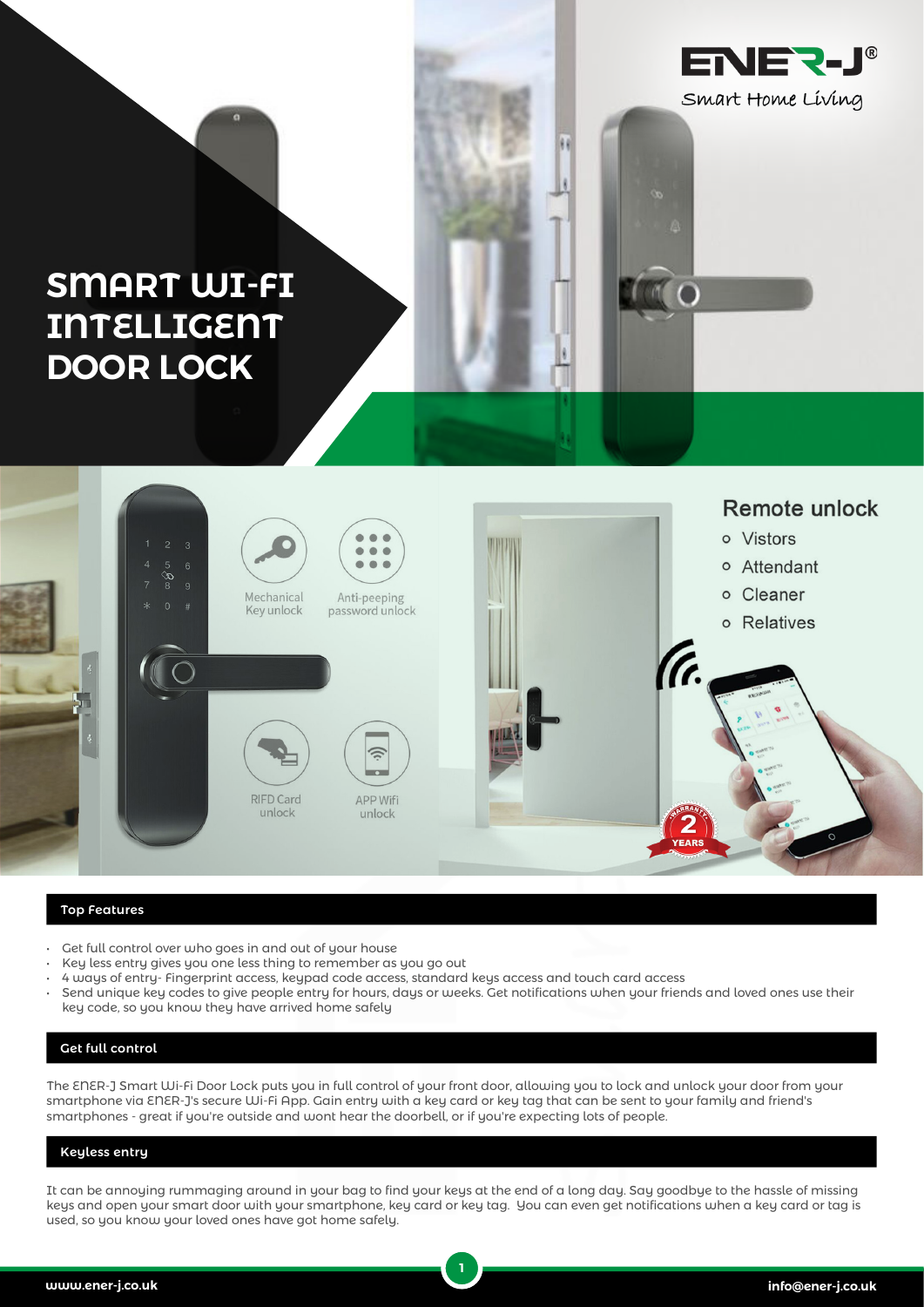

| Specification        |                                                              |
|----------------------|--------------------------------------------------------------|
| Design               | Aluminum alloy die casting & Paint & IML process Cover plate |
| <b>Physical Size</b> | 260*60*24.5mm                                                |
| <b>Total Weight</b>  | 1kg                                                          |
| Color                | Dark Grey                                                    |

| <b>Characteristic</b>                       |                              |                                                                                        |  |
|---------------------------------------------|------------------------------|----------------------------------------------------------------------------------------|--|
| Main hardware                               | <b>CPU</b>                   | ST ARM® Cortex™-M0                                                                     |  |
|                                             | Fingerprint sensor           | Support                                                                                |  |
|                                             | Screen (LCM)                 | no                                                                                     |  |
| <b>Communication and</b>                    | Wi-Fi                        | Support (802.11 b/g/n @2.4GHz)                                                         |  |
| network                                     | Bluetooth                    | no                                                                                     |  |
|                                             | Zigbee                       | no                                                                                     |  |
|                                             | <b>NB</b> olt                | Support                                                                                |  |
| <b>Interface</b>                            | Emergency power supply       | Support                                                                                |  |
|                                             | Recognition by Camera        | no                                                                                     |  |
|                                             | Audio output                 | Support                                                                                |  |
|                                             | Breathing lamp of the handle | Support                                                                                |  |
| <b>Push-button type</b>                     | Touch digital keypad         |                                                                                        |  |
| Level of the key                            | $\mathsf{C}$                 |                                                                                        |  |
| Mode of clutch                              | DC motor                     |                                                                                        |  |
| <b>Battery</b>                              | Quantity                     | 4                                                                                      |  |
|                                             | <b>Nature</b>                | Alkali dry battery                                                                     |  |
|                                             | Spec                         | $4.5V - 6.5V$                                                                          |  |
|                                             | Standby time                 | More than 10,000 hours                                                                 |  |
| Types of the door                           | Wooden door                  | Support, compatible 6052 lock                                                          |  |
|                                             | Security door                | Support, compatible 6053 lock                                                          |  |
|                                             | Steel door                   | Support, compatible 6054 lock                                                          |  |
|                                             | Room door                    | Support, compatible 6055 lock                                                          |  |
|                                             | Villa Door                   | no                                                                                     |  |
| <b>Unlocking method</b>                     | Fingerprint                  | Support                                                                                |  |
|                                             | Password (PIN)               | Support                                                                                |  |
|                                             | <b>NFC</b> card              | Support (frenqucy: 13.56 MHz; Reading distance: above<br>6-15mm; Unlocking time:1-2ms) |  |
|                                             | Key                          | Support                                                                                |  |
|                                             | Management software          | Support                                                                                |  |
|                                             | APP                          | Support                                                                                |  |
|                                             | Cloud platform               | Support Amazon & Alibaba                                                               |  |
| The thickness of the door                   | 4-10 CM                      |                                                                                        |  |
| The opening and closing<br>ways of the door | Open door from left          | Support                                                                                |  |
|                                             | Open door from right         | Support                                                                                |  |
|                                             | Open door from inside        | Support                                                                                |  |
|                                             | Open door from outside       | Support                                                                                |  |

**2**